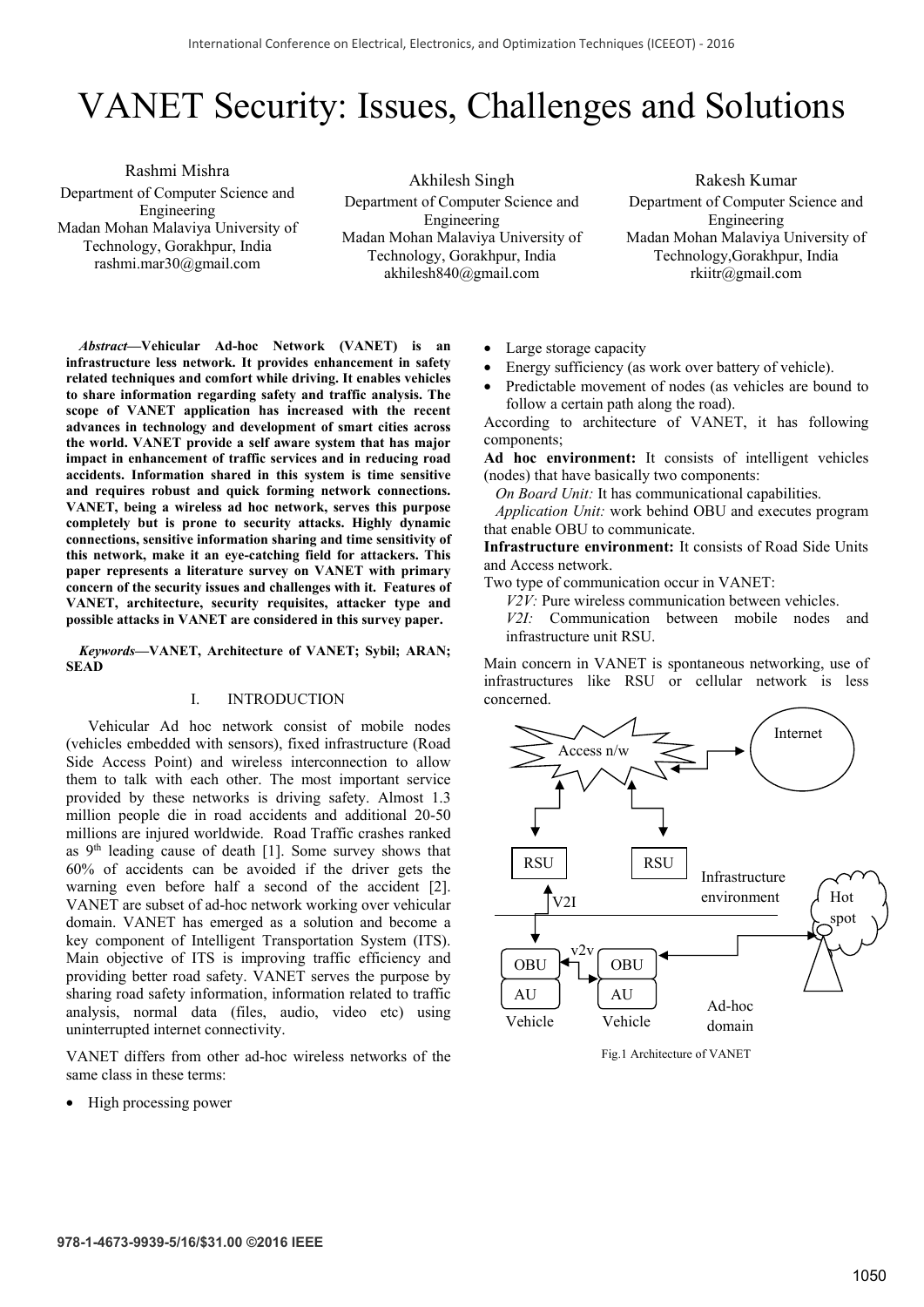VANET has vast application area classified as **Security based application**(covering Collision Avoidance, traffic analysis and interactive driving.) and **User based application**(covering entertainment domain, internet connectivity on roads and other road side services such as providing restaurant or fuel pump information).

For easy and effective communication VANET use two prominent technologies;

**IEEE 802.16 (Wireless MAN/WiMAX):** Wireless communication standard for MAN, designed to enable multimedia application over wireless connections ranging up to 30 miles.

**IEEE 802.11p (WAVE):** Specially used for wireless access in vehicular domain. It enable V2V and V2I communication in the licensed ITS band of 5.9 GHz.

VANET require quick establishment of network due to high dynamicity of node. WAVE allows vehicles to communicate directly without prior authentication and association. Security measures provided by 802.11 standards cannot be applied in such circumstances. For ensuring confidentiality and authentication of data and nodes in VANET, a lot of research is going but it still requires more attention of research community.

The remaining part of the paper is organized as follows: Section IIexplains the need for security in VANET, security prerequisites of the system and security challenges of VANET. Section IIIspecifically focuses on attackers and their classification, type of attacks in VANET and prevention measures. Section IV includes possible solutions for those attacks. Finally, section V concludes the paper.

# II. SECURITY REQUISITES AND CHALLENGES

Insecure transmission of information through VANET communication may result into catastrophe. So these information need to be accurate, efficient and reliable. Every single work in domain of VANET has an objective to provide road safety efficiently through frequent sharing of information among nodes of the network. Any successful attack can lead to serious accidents, loss of life or economical  $l$ oss.

Security isneeded in Vehicular Ad-hoc network for following reasons [25]:

- Sensitive information is being broadcasted in VANET which in turn attract various attackers.
- No authentication and association measures are provided in WAVE standard due to fast network establishment need.
- Easy to attack due to infrastructure less model.
- Very high chances of threat to privacy.
- Connections intrusion is very easydue to frequently changing topology.

VANET focuses on improving transportation safety, collision avoidance, traffic efficiency and providing entertainment.So, some prerequisites must be ensured by the deployed security system.

- **Authentication:** Authentication gives us an assurance that the information/message is generated by a genuine user. In VANET nodes respond according to the information received from the other end, so it is very necessary that the information propagating in the system is true and generated by a legitimate user.
- **Reliability:**Data receive in communication should be correct and factual. Periodic verification of the system is done to eliminate the factually incorrect information.
- **Integrity:** The information received should not be altered by any unauthorised user. Such alteration can harm the system and can cause serious catastrophic casualties.
- **Anonymity:** Most of the time owners are driving vehicles in such environment. So security measure must ensure privacy of all genuine nodes.
- **Availability:** These system handle urgent data, so data should be available to all authorised user easily and efficiently.
- **Delay handling:** Safety information is time sensitive, so latency should be avoid and handled.
- **Confidentiality:** Sensitive data should not be accessed by unauthorised user.

VANET has a set of various features that provides the base to stand alone in the field of its class. But sometimes these features create obstacle in deployment of VANET. Such challenges are categorised as Technical challenges(covering management of dynamicity of network, latency management, congestion and collision analysis, atmospheric impact and Security challenges) and Social and Economical Challenges (covering cost impact and social acceptance of VANET) [5]. VANET provides safety and traffic analysis measures, so the information communicated must stay secure and the network needs to be robust [24].We have considered the security challenges to attain an efficient and secure VANET system. Major securities challenges need to be conquered by security system of VANET are [6]:

- **Consistency of data:** Any malicious alteration in life critical information can lead to accidents, to avoid malicious activity from authenticated and nonauthenticated nodes that cause inconsistency in data, some mechanism need to be designed. Cross checking of received information from various nodes is done to avoid such activities.
- **High Mobility:** VANET are highly mobile network so they need less complex algorithm for security in spite of being capable of high processing and storing power.
- **Error Tolerance:** Receive and response action in VANET is very quick, so any mistake in protocols or algorithm can harm the system harshly. So protocols need to be designed taking this issue in consideration.
- Latency Control: Information shared in this network is time sensitive. To achieve real time restraint, cryptographic and other algorithm used in security must be fast and efficient.
- **Key Management:** All algorithms used in VANET security are key dependent. So creation,maintenance and distribution of keys need to be handled specially.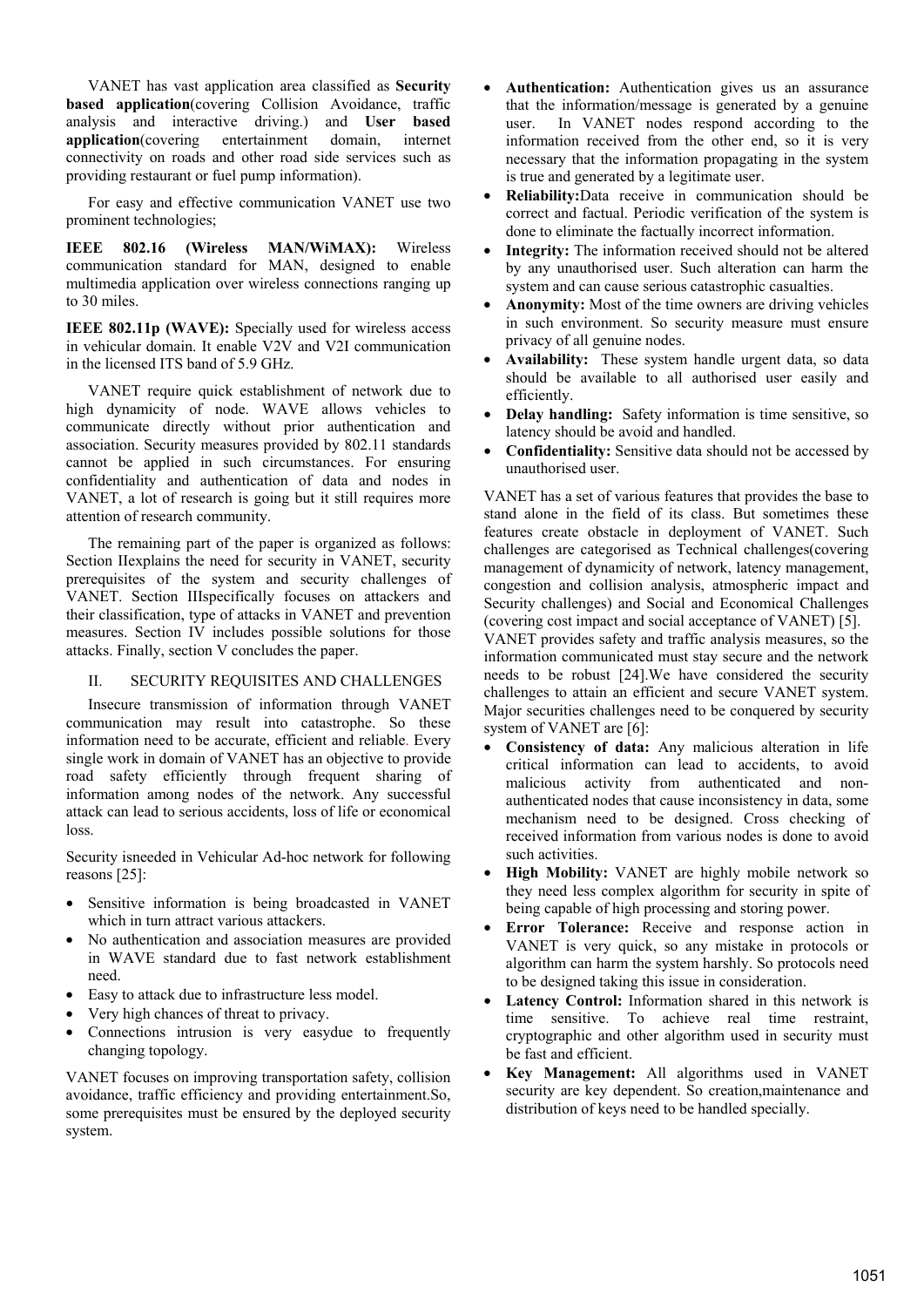## III. ATTACKS IN VANET, THEIR CLASSIFICATION AND PREVENTIVE MEASURES

Different types of attacks are possible in ad-hoc environment, especially in vehicular domain. Impact of these attacks over the system primarily depends over the intensions of the attackers behind it.Attackers canposses' malicious behaviour for several reasons such that to get benefit of the system facilities for which he is not a legitimate user, to get confidential data of the system or just to disturb the efficient functionality of the network.These attackers can be classified [2]:

**On the basis of Membership:** Any authorised or unauthorised node can perform malicious activity in the network.Membership function highly affects the impact of the attack and its prevention. There are two types of attackers on this basis;

- **Internal Attackers (I<sub>m</sub>):**These are the authorised member nodes that perform malicious activity to gain personal benefit or just to disturb the network. These attackers put stronger impact than the external one.
- **External Attackers (Em):** They are the intruders who try to enter in network either by impersonation or other attacks.

**On the basis of Activity:** Whether an attacker is active and makes frequent changes to network or not, the attackers are classified as:

- **Active Attacker (Aa):** These types of attackers try to alter the network information and generate malicious packets and signals. Attacks made by them are more effective than that made by passive attackers.
- **Passive Attackers (P<sub>a</sub>):** These types of attackers do not alter the network information. They silently sense the network.

**On the basis of Intensions:** Any attack is associated with the intension of the attacker, i.e. main objective of the attacker behind that attack. Following type of attackers are identified on this basis:

- **Rational Attackers (Ri):** These attackers seek personal benefit from the attacks and hence are more predictable.
- **Malicious Attackers (M<sub>i</sub>):** These attackers not gain personal benefit from attacks. Their main motive is to create obstacle in proper network functionality.

VANET operates over life critical and sensitive information. This information seems attractive to attackers; so this network serves as a fertile region for such malicious attackers. We are classifying VANET networks in five different classes as follows [7];

**Network Attacks (NA):** These are the most serious attacks. The whole network got affected from this. They are the direct attacks over functionality of network and nodes. Attacks like DoS, Sybil etc are the example of this class.



Fig.2: Classification of attackers.

**Application Attack (AA):** These types of attacks are primarily concerned with the information being shared and with the application being served. Bogus information, eavesdropping are the example of this class.

**Timing Attacks (TA):** These attacks perform alteration in time slots of messages to add some delay.

**Social Attacks (SA):** All such messages or attacks that create emotional imbalance in other drivers come into this category. In this class of attacks unethical messages are sent to vehicles that disturb the driver and hence results into driving disruption, loss of other prerequisites of security system.

**Monitoring Attacks (MA):** In these attacks, attacker silently monitors and tracks the whole system and can perform malicious activities based on those observations. All passive attacks come into this category. Impersonation and session hijacking can also be counted under this class.

Major attacks in VANET with some general prevention schemes are as follows:

**Sybil:** In this attack the compromised node declares itself as several node, i.e. the vehicle announce its various position at the same time or with frequent interval of time. It possibly creates confusion and security risk in network. Sybil attacks harm network topology and can cause bandwidth consumption [8].

Network can be secured by this attack through [9]:

- *Registration:* Register vehicles in network with unique id associated with it.
- *Position Verification:* Position of vehicles verified to ensure that each node represent only one id.

Table 1: Classification of attacks and their impact

| <b>Classes of attacks</b> | <b>Prerequisites compromised</b>        |  |
|---------------------------|-----------------------------------------|--|
|                           |                                         |  |
| <b>MONITORING ATTACKS</b> | authentication, anonymity               |  |
| <b>SOCIAL ATTACKS</b>     | all requisites may affected             |  |
| <b>TIMING ATTACKS</b>     | delay handling                          |  |
| APPLICATION ATTACKS       | authentication, reliability,            |  |
|                           | confidentiality, integrity              |  |
| <b>NETWORK ATTACKS</b>    | authentication, availability, integrity |  |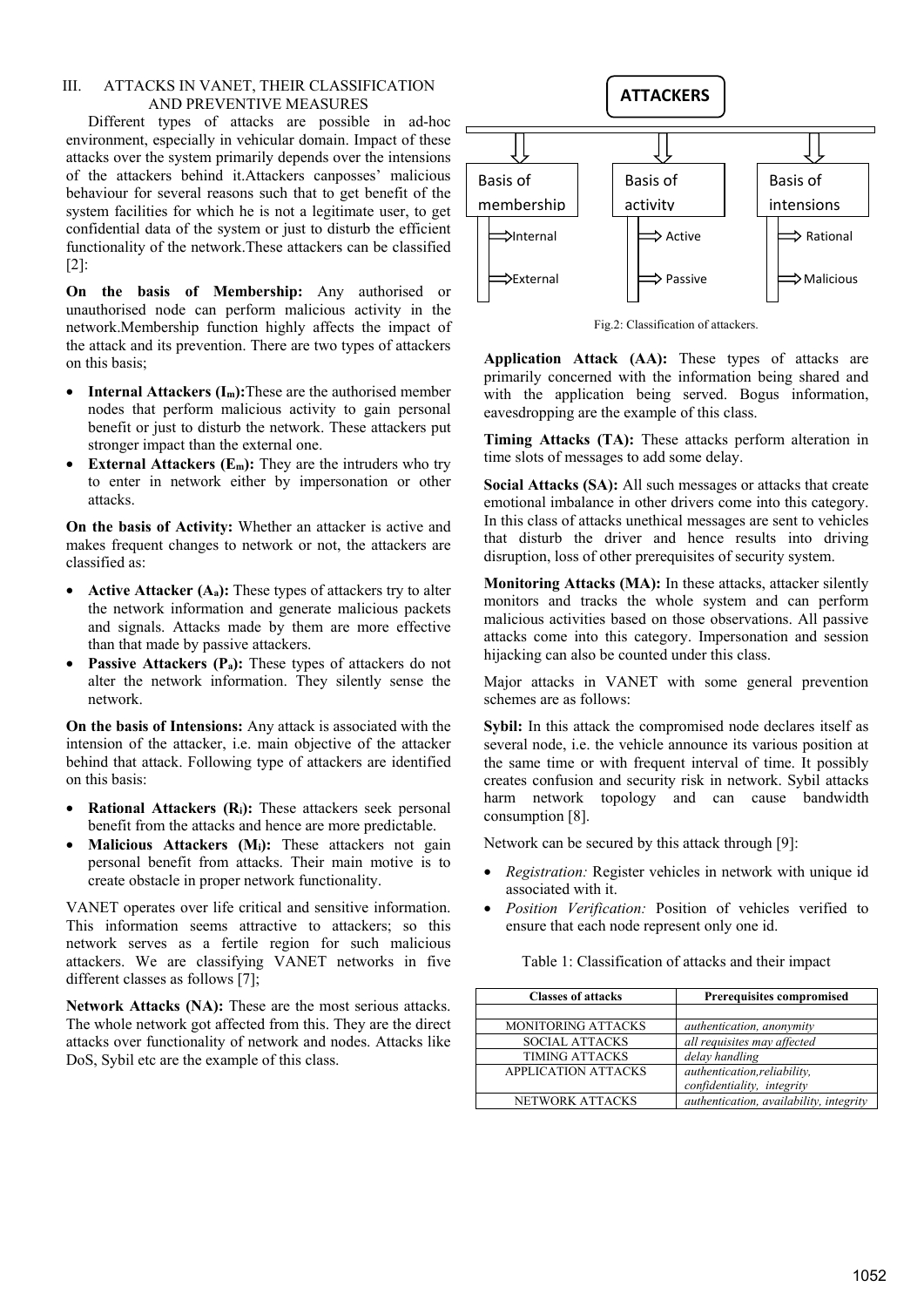• *Radio Resource Testing:* This approach works on puzzle and assumes that computational resources are limited to node and hence any Sybil attacker node will get too many puzzles and not be able to solve them and get identified [8].

This is not an effective measure as in VANET node can have additional computational resource. The second approach has assumption that '*there is only one radio in each node'* and '*a radio can send or receive only on one channel at a time*'. So Sybil node working over different channel gets identified [10].

Impersonation: In impersonation attack, the attacker represents itself as an authorised node. These attacks can have objective of either to disturb the network or to gain access to network privileges. These attacks are possible through identity theft or false attribute possession.

Impersonation attacks can be avoided by using Trust Authority (TA) and a Public Key Infrastructure (PKI) [11]. TA knows the real identity of all the nodes. Whenever a vehicle communicates to any new RSU it first verifies its identity through TA and then shares the key to vehicle.

**Bogus Information:** Attacker sends false information in the network for personal benefit. For example a malicious node can send false information of heavy traffic due to an accident over road and can make its route clear.

Hashing and asymmetric cryptography is used for their handling.

**Denial of Service attacks:**DoS attacks have serious impact in any network. These attacks make the victim node unavailable to other legitimate user. This can be performed by Jamming, SYN flooding or distributed DoS attacks.

Prevention to these attacks can be done through IP-CHOCK model. In this OBU analyse and update theIP information and on finding any duplicate IP it identifies the chances of DoS attacks [12].

**Routing Attacks:**These attacks exploit the routing protocol's loopholes and their vulnerability. Major attacks of this category are:

- **Blackhole Attack:** In this attack, the compromised node send false route with lower hop count to the source in order to attract it and when source node send data packet to that route, the compromised node drops the packet.
- **Grayhole Attacks:** This attack is similar to black hole attack in term of dropping the packets but differ in a context that these dropping are selected; i.e. only some selected type of packets are dropped and this selection is made according to need and intensions of the attacker.
- **Wormhole Attack:** The compromised nodes (two or more nodes are evolved to make tunnels) receive the packets at one end and tunnel it to the other end of the network. Through tunnelling, hop count of the route containing the compromised node decreased and hence the route attracts packets toward it. In this way

compromised node get stronger position than other node and can perform attack like DoS, replay etc.

For prevention cryptographic techniques, hashing and digital signature are used.

**Eavesdropping:** This is a threat to confidentiality and is often occurred. The main objective of these attacks is getting confidential and sensitive data for which attacker is not a legitimate person. These attacks fall in category of passive attacks where attacker silently sense the channel and get the information and further use that information for his own benefit.

These attacks can be prevented by encryption of sensitive and confidential data.

**Location Trailing:**These attacks directly target the privacy. In this attack position or path followed by the vehicle is illegally trailed to trace the vehicle and to get private information about the driver.

For prevention of such attacks ID-based security systems can be used [13].

**Replay Attacks:** In these attacks the attacker imitates itself as legitimate user or as RSU and replay the transmission of a previously captured packet. Replay attacks target the authenticity and confidentiality of the system.

By using timestamps and global clock for all the nodes, system can be prevented from these attacks.

**Session Hijacking:**In this attack the attacker get the unique Session Identifier (SID) assigned for each new session and through that get the control over the session. Network layer session hijacking has an advantage that at network layer only one time authentication is performed. After generation and assignment of the SID, no authentication is done and hence this attack takes advantage of this feature [14].

Encryption, dual authentication, random SID generation etc are some preventive measures for these types of attacks [14].

**Timing Attacks:** In this attack the malicious node when receive any data packet, it just not forward it but it alter the timeslot of the packet to create delay. As a result of it neighbour of the compromised node get the message after the time they suppose to receive it. Since information traversed in the network may be a sensitive information, especially in VANET information are time critical, so any latency can result into major accidents and casualty and serious traffic issues.

Use of cryptographic solution such as TPM (Trusted Platform Module) can be used to prevent such attacks [15].

Table 2 represents the summarized view of attacks, attacker types, attack class, their preventive measures in the basis of properties violated.

Attacker type defined here, as (membership, activity and intensions) function (as explained in section III).Parameter 'both' represents the fact that both type of attacker of that class are capable of doing attack.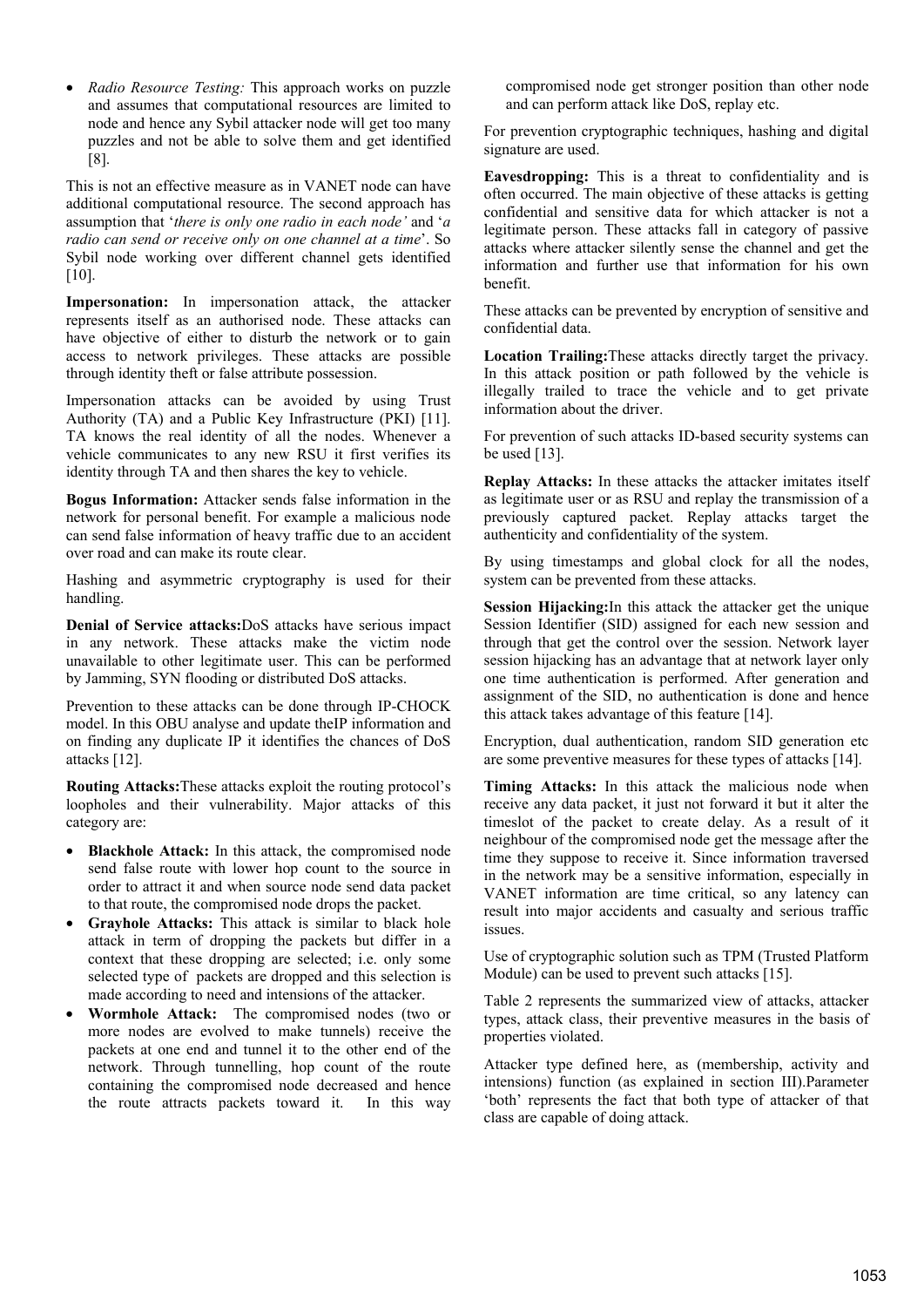| <b>Property</b><br><b>Violated</b> | <b>Attacks</b>            | <b>Attack</b><br><b>Class</b> | <b>Attacker</b>           | <b>Preventive</b><br><b>Measures</b>                                            |
|------------------------------------|---------------------------|-------------------------------|---------------------------|---------------------------------------------------------------------------------|
| Privacy                            | Location<br>Trailing      | MA                            | (both,<br>both, $P_i$ )   | ID based system                                                                 |
| Avail-<br>ability                  | DoS                       | NA                            | (both, $M_a$ ,<br>$A_i$   | IP info. Handling                                                               |
|                                    | Routing<br><b>Attacks</b> | NA                            | $(I_m, M_a, A_i)$         | Cryptography,<br>hashing etc.                                                   |
| Integrity<br>and                   | Eavesdropp<br>ing         | NA,<br>AA                     | both,<br>$(I_m,$<br>both) | Creation of Cipher                                                              |
| Confident<br>iality                | Replay                    | NA.<br>AA.<br>SA              | (both,<br>both, Ai)       | Time-stamping                                                                   |
|                                    | Bogus Info.               | AA                            | $(I_m, R_a, A_i)$         | Hashing,<br>asymmetric<br>crypto.                                               |
| Authentici<br>ty                   | Sybil                     | NA                            | both.<br>$(I_m,$<br>$A_i$ | Registration,<br>Position<br>Verification,<br>Radio<br>Resource<br>Testing etc. |
|                                    | Impersonati<br>on         | NA.<br>МA                     | (both,<br>both, $A_i$ )   | Authority,<br>Trust<br><b>PKI</b>                                               |
|                                    | Timing<br>attack          | TA                            | $(I_m, M_a, A_i)$         | Encryption<br>solution (TPM)                                                    |
|                                    | session<br>hijacking      | NA.<br>MA                     | (both,<br>both, $A_i$ )   | Encryption,<br>Random<br><b>SID</b><br>generation                               |

Table 2: Summary of various attacks in VANET

## IV. VANET SECURITY SOLUTION

As discussed above, VANET are susceptible to various kinds of attacks. Since research in this field has new and interesting scope, various effective works has been done to provide security solution in VANET. In this section some solution are being discussed for VANET security.

**ARAN:** This routing protocol, named as Authenticated Routing for Ad-hoc Network (ARAN), is an AODV based protocol [16]. In this approach, a third party CA is present that provide signed certificate to nodes. Each node coming into the network need to sent request certificate to CA. Public key of CA is known to all authorised nodes. Asymmetric cryptographic technique is used for authenticated secure route discovery and timestamps are used for freshness of route.

ARAN basically has 5 steps [16];

- **Certification**
- Authenticated Route Discovery
- Authenticated Route Setup
- Route Maintenance
- **Key Revocation**

Route authentication process is done at each step, through addition of sign and certificate of each intermediate node, so Impersonation problems are solved by this protocol.

**SEAD:** Secure and Efficient Ad hoc Distance vector protocol work over DSDV. It uses one way hash function for authentication process. This protocol protects against incorrect routing. It uses destination-sequence number to ensure freshness of the route and to avoid long lived route. At each intermediate node hashing is applied to ensure the authenticity of routes.

**Ariadne:** This protocol works over on-demand routing protocol DSR [19]. Symmetric cryptographic operations work very efficiently in this protocol. One way hash function and MAC are used for authentication and are communicated between nodes using shared key. TESLA broadcast authentication technology is basis of this protocol. In route discovery and authentication process TESLA time interval are used.

SAODV: This protocol was proposed to embed security measures in AODV protocol [20]. All routing messages are digitally signed to insure authenticity and to protect hop count hash functions are used. In this approach intermediate node cannot send route reply even if the fresh route is known to them. Through Double Signature this problem can be solved but it increases the complexity of the system.

**A-SAODV:** This protocol is an extension to SAODV that has an experimental feature of *adaptive reply decision.* Each intermediate node can decide whether to send reply to source node or not, depending on the queue length and threshold conditions [21].

**One Time Cookie:** Generally for session management, cookies are assigned per session. But to prevent the system from session hijacking and theft of SID, this protocol gives the concept of OTC (one time cookie) [22]. OTC generate token for each request and these token are tied to request using HMAC to prevent the re-use of the token.

| <b>Solution</b> | <b>Technology</b>       | <b>Attack</b>  |
|-----------------|-------------------------|----------------|
| <b>ARAN</b>     | Cryptographic           | Replay attack  |
|                 | Technique               | Impersonation  |
|                 |                         | Eavesdropping  |
|                 |                         |                |
| <b>SEAD</b>     | One way hash function   | DoS            |
|                 | technique               | Routing attack |
|                 |                         | Impersonation  |
| Ariadne         | Symmetric               | DoS            |
|                 | cryptography            | Routing attack |
|                 | technique, MAC          | Replay attack  |
| <b>SAODV</b>    | Digital signature, hash | Routing attack |
|                 | function                | Impersonation  |
|                 |                         | <b>Bogus</b>   |
|                 |                         | information    |
| <b>A-SAODV</b>  | Digital signature, hash | Routing attack |
|                 | function                | Impersonation  |
|                 |                         | Bogus info.    |
| Time<br>One     | Random<br>cookie        | Session        |
| Cookie          | generation              | hijacking      |
| <b>ECDSA</b>    | Elliptical<br>curve     | <b>Bogus</b>   |
|                 | parameter,<br>digital   | information    |
|                 | signature               | Impersonation  |
| <b>RobSAD</b>   | Motion pattern analysis | Sybil Attack   |
|                 |                         |                |
| Holistic        | ID<br>Registration      | Impersonation  |
| Protocol        | Technique               |                |